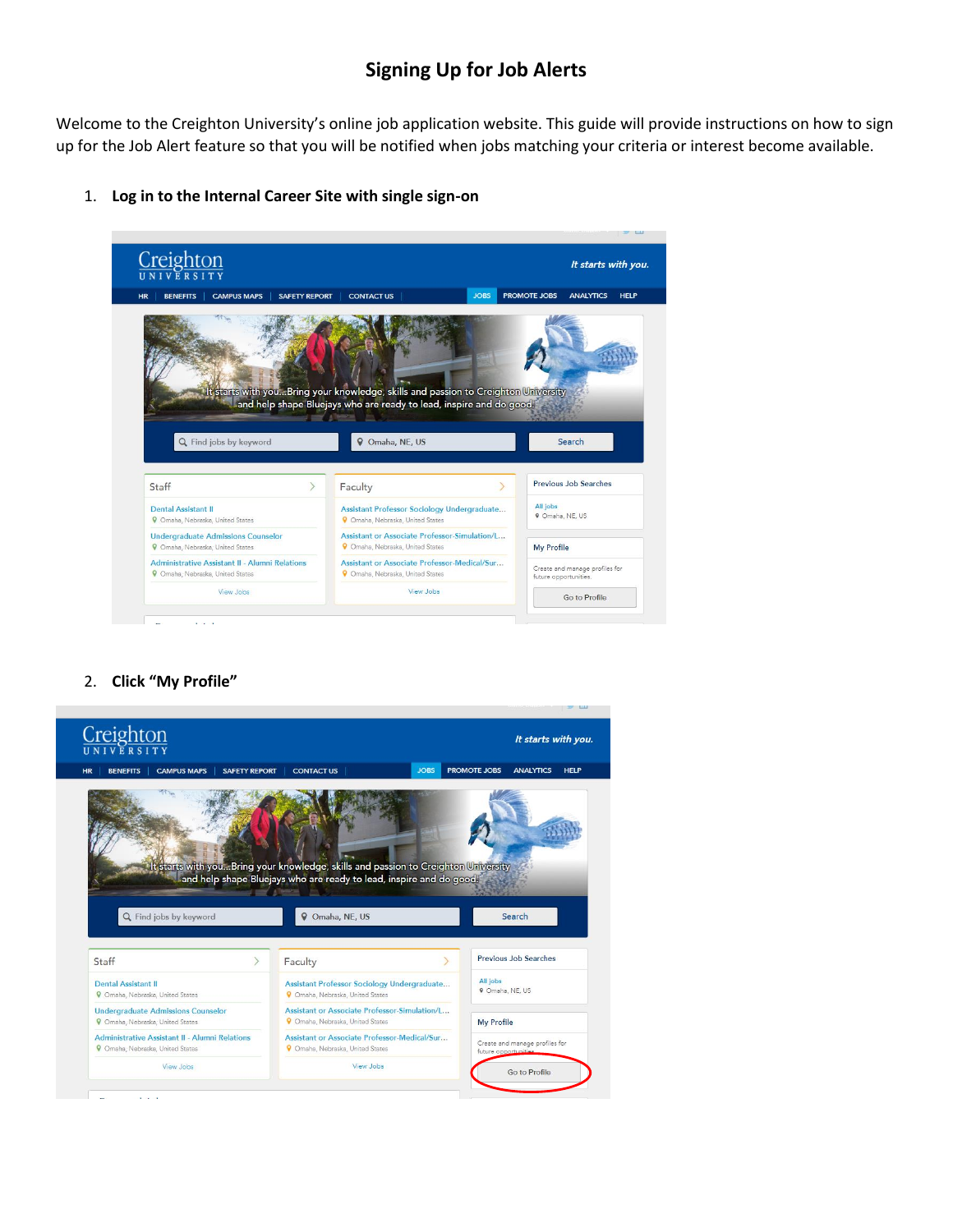3. **If you have not yet completed your profile, please follow the prompts to complete the required fields. If you have already completed your profile, you can click on the "Preferences" train stop at the top of the page to edit your preferences**

| $\sqrt{p}$ Job Search<br>My Jobpage                                                                                                                                     |                         |
|-------------------------------------------------------------------------------------------------------------------------------------------------------------------------|-------------------------|
| <b>General Profile</b>                                                                                                                                                  | Step 5 out of 6   Print |
| Resume/CV<br>File<br>Personal<br>Employment<br><b>Review and</b><br>Preferences<br><b>History</b><br><b>Upload</b><br><b>Attachments</b><br>Information<br>Submit       |                         |
| Save and Continue                                                                                                                                                       | Page 1 out of 2         |
| Preferences                                                                                                                                                             |                         |
| <b>Employment Preferences</b>                                                                                                                                           |                         |
| Please specify the work preferences such as the job field, the location, and the organization. Select the options that better correspond to the professional interests. |                         |
| You must select at least one value in the section "Job Field".<br>Job Field                                                                                             |                         |
| Job Category                                                                                                                                                            |                         |
| Select one<br>$\overline{\mathbf{v}}$                                                                                                                                   |                         |
| Add to List<br>Reset                                                                                                                                                    |                         |
| Job Field Preferences                                                                                                                                                   |                         |
|                                                                                                                                                                         |                         |
|                                                                                                                                                                         |                         |
| Save and Continue                                                                                                                                                       | Page 1 out of 2         |

4. **From the "Job Category" drop-down menu, select Faculty or Staff**

| Resume/CV<br>File<br>Review and<br>Personal<br>Employment<br>Preferences<br>History<br>Information<br>Submit<br>Upload<br><b>Attachments</b>                            |
|-------------------------------------------------------------------------------------------------------------------------------------------------------------------------|
| <b>Save and Continue</b>                                                                                                                                                |
| Preferences                                                                                                                                                             |
| <b>Employment Preferences</b>                                                                                                                                           |
| Please specify the work preferences such as the job field, the location, and the organization. Select the options that better correspond to the professional interests. |
| You must select at least one value in the section "Job Field".<br>Job Field                                                                                             |
| Job Category                                                                                                                                                            |
| Select one<br>Select one                                                                                                                                                |
| Faculty<br>Staff                                                                                                                                                        |
| <b>WUTTER FIGIGICIT</b>                                                                                                                                                 |
|                                                                                                                                                                         |
| <b>Save and Continue</b>                                                                                                                                                |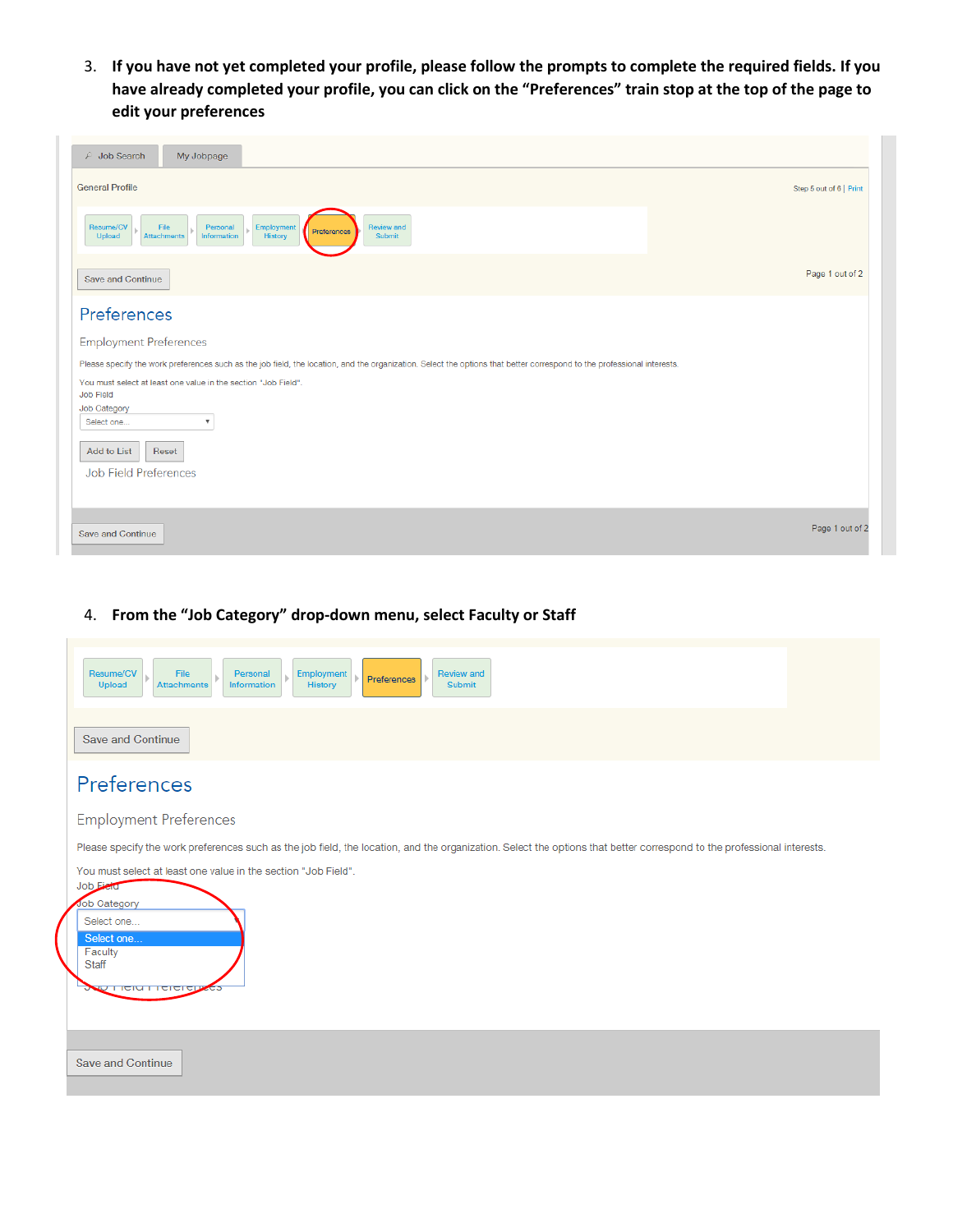5. **A new drop-down menu will appear titled "Job Function." From the drop-down list select one of the following: Academic Support, Administrative/Clerical, Health care/Research, Professional, Service**

| Save and Continue                                                                                                                                                       |
|-------------------------------------------------------------------------------------------------------------------------------------------------------------------------|
| Preferences                                                                                                                                                             |
| <b>Employment Preferences</b>                                                                                                                                           |
| Please specify the work preferences such as the job field, the location, and the organization. Select the options that better correspond to the professional interests. |
| You must select at least one value in the section "Job Field".<br>Job Field                                                                                             |
| Job Category<br>Star                                                                                                                                                    |
| <b>Job Function</b><br>Select one<br>$\blacksquare$                                                                                                                     |
| Select one<br>Academic Support<br>Administrative/Clerical<br>Health Care/Research<br>Professional<br>Service                                                            |
|                                                                                                                                                                         |

6. **To add more Job Field Preferences, use the drop-down menu under Job Category or Job Function. Click the "Add to List" button to add that selection to your preference list.** 

| <b>Save and Continue</b>                                                                                                                                                |
|-------------------------------------------------------------------------------------------------------------------------------------------------------------------------|
| Preferences                                                                                                                                                             |
| <b>Employment Preferences</b>                                                                                                                                           |
| Please specify the work preferences such as the job field, the location, and the organization. Select the options that better correspond to the professional interests. |
| You must select at least one value in the section "Job Field".<br>Job Field<br>Job Category<br>Select one<br>v<br>Add to List<br>Reset<br>Job Field<br>references       |
| <b>Save and Continue</b>                                                                                                                                                |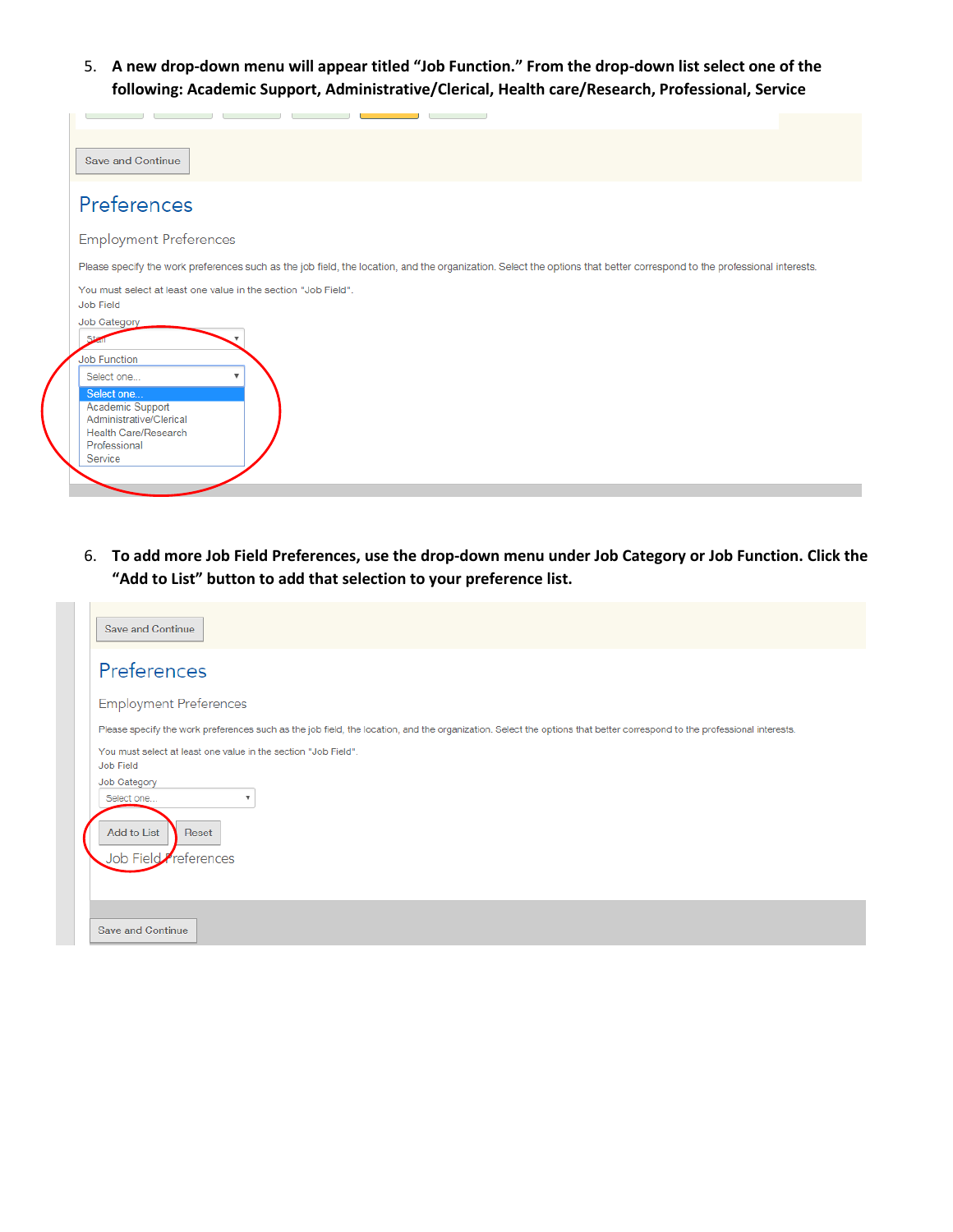7. **To remove a Job Function, simply click the "Remove" button to eliminate that selection from your preferences.** 

| Preferences                                                                                                                                                             |
|-------------------------------------------------------------------------------------------------------------------------------------------------------------------------|
| <b>Employment Preferences</b>                                                                                                                                           |
| Please specify the work preferences such as the job field, the location, and the organization. Select the options that better correspond to the professional interests. |
| You must select at least one value in the section "Job Field".<br>Job Field                                                                                             |
| Job Category<br>Select one<br>v                                                                                                                                         |
| <b>Add to List</b><br>Reset<br><b>Job Field Preferences</b>                                                                                                             |
| <b>College of Arts &amp; Sciences</b><br>Levels. Faculty - College of Arts & Sciences<br>Remove<br>Remove this option from the list: College of Arts & Sciences         |
| <b>Save and Continue</b>                                                                                                                                                |

8. **Click "Save and Close" when you're finished updating your preferences. Navigate back to the home page.**

| Service           |  |  |  |
|-------------------|--|--|--|
| Save and Continue |  |  |  |
|                   |  |  |  |

9. **From the home page, navigate to the top of the screen. Next to your name, you will see a small drop-down arrow, click "Settings."**